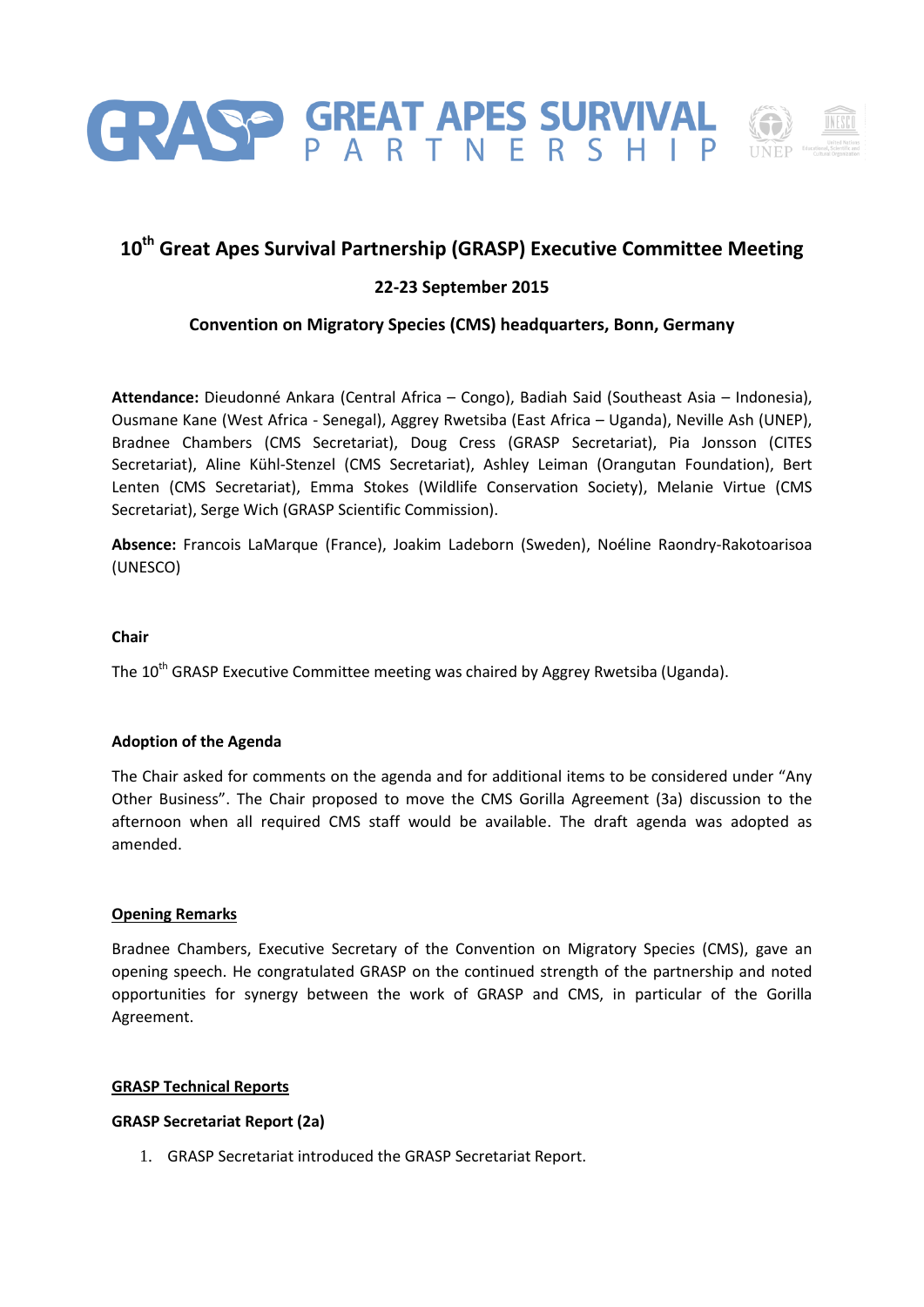- 2. The report emphasised the myriad projects and initiatives undertaken by GRASP and its partners in 2014-15, including palm oil analyses in Southeast Asia, transboundary collaboration projects in West Africa, important publications on Ebola in Africa and land-use planning in Borneo, high-profile events involving GRASP Ambassadors, presidential support in East and Central Africa for the World Great Apes Day petition, a regional workshop in Borneo, impactful social media and web campaigns, and the significant increase in the number of partners joining GRASP since 2013. GRASP now comprises 100 partners, and over half were engaged in GRASP projects in 2014-15.
- 3. The Chair congratulated the GRASP Secretariat on a successful year and noted that the Secretariat's report at the Council Meeting should also acknowledge the efforts of Range States for great ape conservation.
- 4. Congo, CITES, Orangutan Foundation and WCS requested information on GRASP activities be disseminated by the GRASP Secretariat more regularly and that GRASP Executive Committee documents be made available to members earlier prior to Executive Committee meetings. The Executive Committee encouraged the GRASP Secretariat to strengthen communication with the Executive Committee. The Chair agreed that this would be discussed under A.O.B.
- 5. GRASP Secretariat acknowledged that further engagement is necessary to advise range State and non-range State Focal Points of their responsibilities under GRASP, and noted that a Focal Point handbook was currently under development.

# **GRASP Scientific Commission Report (2b)**

- 6. The Chair of the GRASP Scientific Commission introduced the GRASP Scientific Commission Report.
- 7. GRASP Executive Committee welcomed the Scientific Commission's workplan. UNEP asked the Scientific Commission to indicate priority actions within the workplan, given funding considerations and limitations. It was agreed that the Scientific Commission would meet to determine priority activities.
- 8. Congo noted a gap in the current literature regarding disease monitoring and suggested that the GRASP Scientific Commission produce a set of guidelines which range States could use to address this issue. The Chair of the GRASP Scientific Commission agreed to consult with zoonotic experts to determine any oversights in the available guidelines.

## **GRASP Project Reports**

## **CMS Gorilla Agreement (3a)**

- 9. CMS introduced the document on synergies between GRASP and the CMS Gorilla Agreement.
- 10. GRASP Secretariat welcomed the proposal for closer collaboration, but noted that any formal Memoranda of Understanding (MOU) would have to be signed by UNEP as GRASP is not a legal entity. Any agreement would call for GRASP to formally contribute towards the Gorilla Agreement implementation and for the CMS Secretariat to provide secretariat services as appropriate.
- 11. Congo commented that closer collaboration between GRASP and the Gorilla Agreement would give added value to GRASP through the legal framework that the Gorilla Agreement provides and could facilitate additional financial resources for GRASP projects.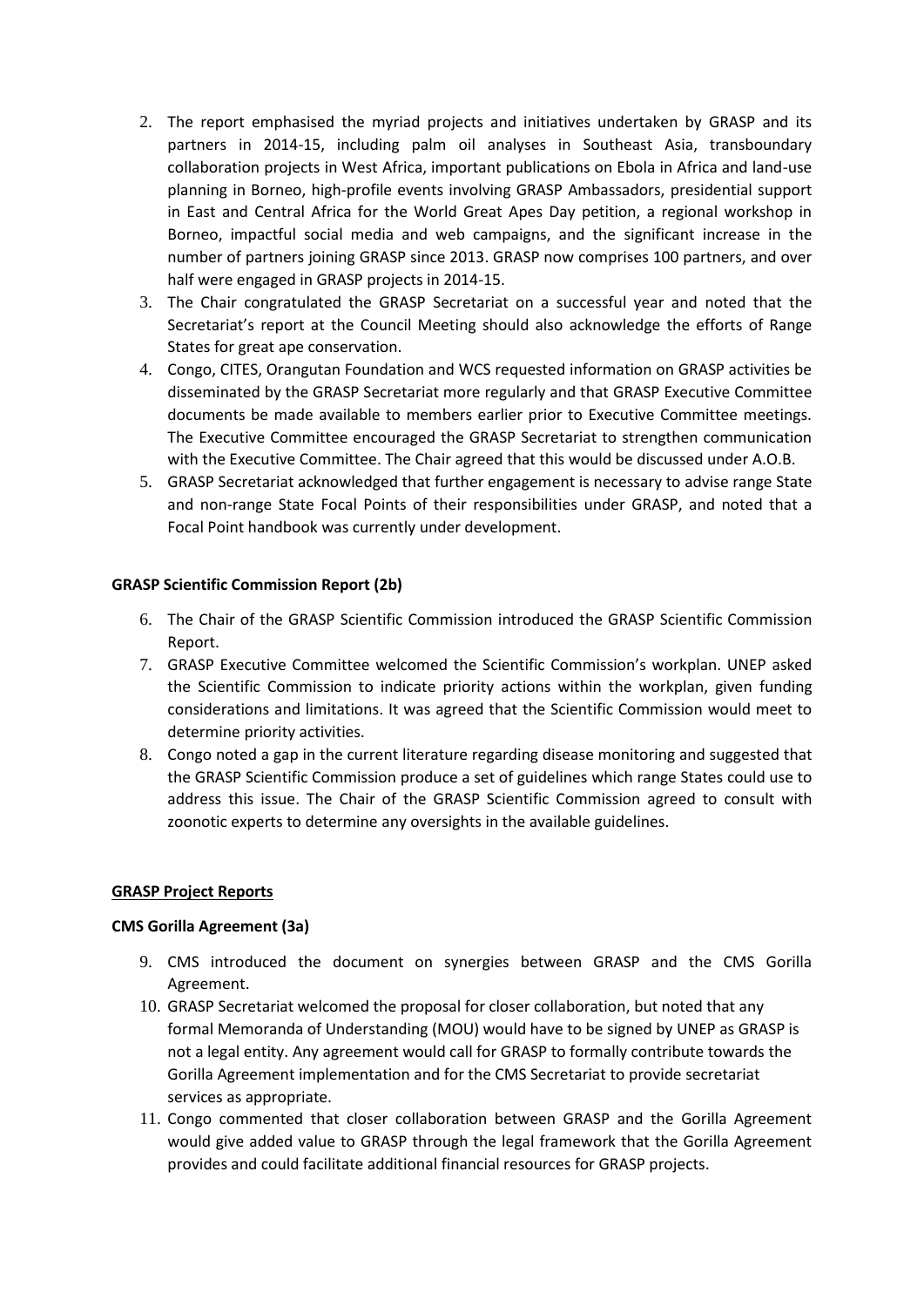12. GRASP Executive Committee agreed to the proposals made in document 3a and asked the CMS and GRASP Secretariats to continue to work together to explore opportunities for collaboration, including the possibility of a joint  $3<sup>rd</sup>$  GRASP Council Meeting and Gorilla Agreement Meeting of Parties (MOP) in 2016.

# **Palm Oil Strategy/Programme (3b)**

- 13. GRASP Secretariat highlighted the Memorandum of Understanding between UNEP and the Roundtable on Sustainable Palm Oil (RSPO), signed in November 2014, and the implementation of a one-year South-South cooperation pilot project to support the expansion of sustainable palm oil in Africa, funded by UNEP.
- 14. UNEP emphasised the need for GRASP to develop a programme of work to support sustainable palm oil development, and Orangutan Foundation suggested that the GRASP Secretariat engage directly with leading companies such as Cargill and Wilmar International to promote sustainable management practices.
- 15. GRASP Secretariat highlighted its engagement in Cameroon in partnership with WWF to support preparation of a national High Conservation Value (HCV) assessment which will feed into the country's biodiversity action plan, and potentially serve as a template for other range States.
- 16. GRASP Executive Committee agreed that the GRASP Secretariat would produce a palm oil strategy document for comment and noted that the  $3^{rd}$  GRASP Council Meeting would be a suitable platform to launch the strategy.

# **Apes Seizure Database (3c)**

- 17. GRASP Secretariat introduced the Apes Seizure Database and noted that GRASP intended to subcontract the UNEP-World Conservation Monitoring Centre (WCMC) for USD 85,000 with funding from Norway to build the database. Due to a change in administrative software at UNEP (to UMOJA, an SAS-based system) the project had been delayed. GRASP Secretariat confirmed that the Technical Advisory Group (TAG) for the database had not been formed and Terms of Reference (ToR) for UNEP-WCMC had not been signed.
- 18. GRASP circulated the ToR for the TAG and the draft contract with UNEP-WCMC, which allowed GRASP Executive Committee members to comment.
- 19. UNEP, WCS and the Chair of the GRASP Scientific Commission suggested clearer definition of terms used in the documents. WCS noted that it would be helpful if a statistician was invited to sit on the TAG.
- 20. CITES noted that overlap between the CITES Trade Database and the Apes Seizure Database should be avoided and provided an update on the reporting process by CITES Parties.
- 21. WCS noted that the term "seizure" was not representative of the databases core data point and suggested that "illegal killing and illegal capture of apes" would be a more suitable focus and name for the database, since this reflected a gap in analysis which was not captured by CITES reporting.
- 22. Orangutan Foundation noted that the current composition of the TAG did not include an organisation working on seizures data from Asia and suggested Forum Orangutan Indonesia (FORINA) as the most suitable organisation. The GRASP Executive Committee agreed that the GRASP Secretariat would invite a representative of FORINA to sit on the TAG.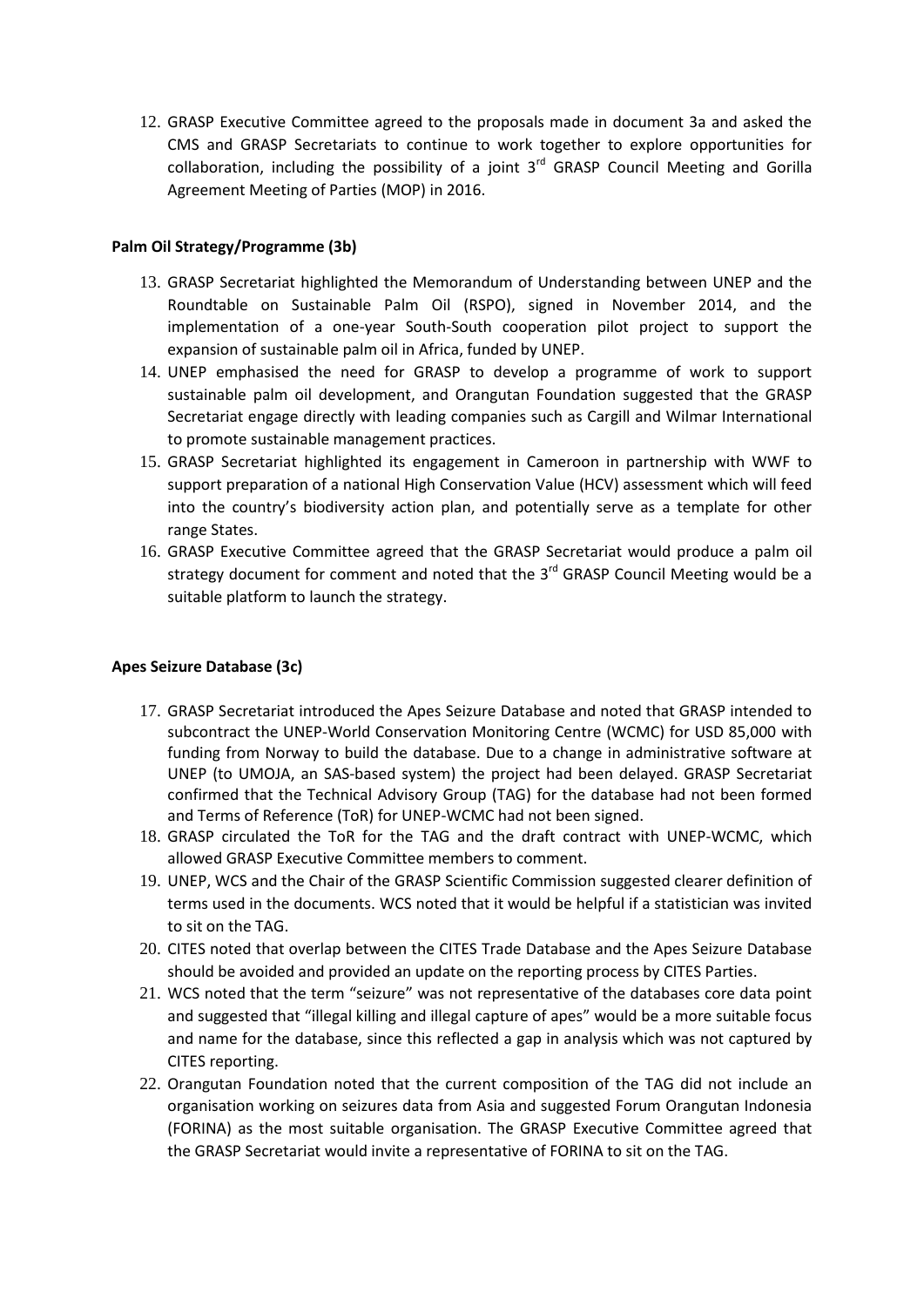- 23. GRASP Executive Committee agreed that the GRASP Secretariat would redraft the ToR accordingly and circulate to the GRASP Executive Committee for review.
- 24. UNEP nominated WCS as the representative of the GRASP Executive Committee on the TAG, which was seconded.
- 25. GRASP Executive Committee suggested that the GRASP Scientific Commission representative would be the first choice for Chair of the TAG, but agreed that the TAG should select its own chair. The Chair of the GRASP Scientific Commission agreed to consult with the GRASP Scientific Commission members regarding its representation on the TAG.

#### **Assessment: Gibbons in GRASP (3d)**

- 26. GRASP Secretariat introduced the draft analysis, "Strategic Assessment for the Possible Inclusion of Gibbons into GRASP," and requested the Executive Committee to decide whether to approve the document to be put to a vote at the  $3^{rd}$  GRASP Council Meeting in 2016. He noted considerations regarding the resources and capacity available to GRASP, emphasising that there were currently no GRASP staff based in Asia.
- 27. Written comment submitted by UNESCO noted that UNESCO's Regional office for Science and Technology in Asia was based in Jakarta and could host a GRASP staff member.
- 28. UNEP, Orangutan Foundation, WCS, and the Scientific Commission expressed concern regarding bias in the assessment towards the inclusion of gibbons in GRASP, particularly as the consultant hired to prepare the document was a gibbon researcher supportive of inclusion. The above members additionally raised concern regarding the low number of interviewees included in the assessment and in particular, the lack of both African and Asian range State representatives in the interviews.
- 29. GRASP Executive Committee agreed that GRASP Secretariat would employ a further consultant to extend and improve the current assessment, including undertaking further interviews with range States, and would present this document on completion at one of the next GRASP Executive Committee meetings.

#### **GRASP Report: Ebola and Emerging Infectious Diseases (3e)**

- 30. GRASP Executive Committee endorsed the GRASP report on Ebola and Emerging Infectious Diseases.
- 31. The Chair of the GRASP Scientific Commission confirmed that the manuscript had been finalised and submitted to *Science Advances* for publication. He reminded GRASP that the release of the associated GRASP brochure must follow any acceptance of the paper by *Science Advances.*
- 32. UNEP noted that the release of the report was timely and commented that the nexus between great ape and human health was not strongly conveyed in the GRASP brochure, as it had been in the report.
- 33. The Chair of the GRASP Scientific Commission confirmed that GRASP would receive comments the following week regarding the GRASP brochure related to the publication. The Chair added that he was happy to send future publications to the GRASP Executive Committee for review.
- 34. GRASP Secretariat raised concerns over the submission of the report for publication, as that was not in the original Terms of Reference or the contract for the consultancy and the submission was done independently of GRASP. Given that GRASP partners called for the report – yet were now unable to view it until publication – GRASP Secretariat highlighted the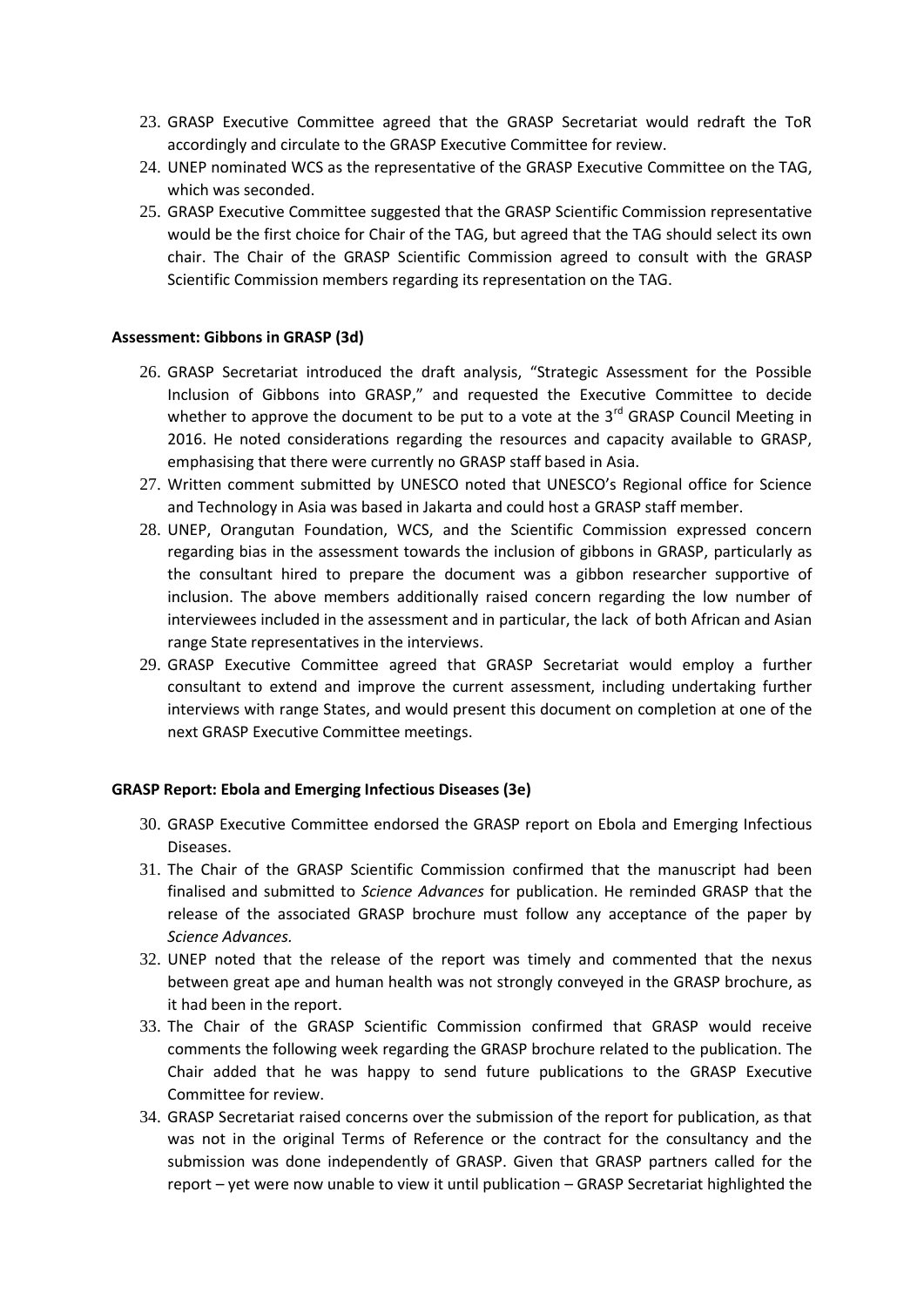need for ownership of the output of consultancies to be clearly defined and suggested that this should be included in future Terms of Reference.

# **GRASP Regional Meeting – Southeast Asia (3f)**

- 35. GRASP Secretariat reviewed results of the first GRASP Regional Meeting Southeast Asia, which was held 27-28 in Kota Kinabalu, Malaysia. Highlights included a decision to increase orang-utan protection in Sararwak, the launch of the GRASP report, *The Future of the Bornean Orangutan: Impacts of Change in Land Use and Climate*, the announcement of the 2<sup>nd</sup> GRASP - Ian Redmond Conservation Awards, and a commitment by Sabah to sign the Kinshasa Declaration.
- 36. GRASP Secretariat confirmed the GRASP Regional Meeting West Africa would take place in early 2016, at a venue to be confirmed.

# **World Great Apes Day (3g)**

- 37. GRASP provided an update on the World Great Apes Day petition, which was drafted by the Government of Sierra Leone, and subsequently endorsed by Rwanda and the Republic of Congo. An event had been held at the African Union on 18 September and earned further support for the petition.
- 38. Indonesia expressed support for World Great Apes Day and advocated this as a good opportunity to increase the level of support received from private companies for great ape conservation.
- 39. GRASP Executive Committee endorsed the World Great Apes Day petition and encouraged the GRASP Secretariat to continue their support of this initiative, noting that fruitful highlevel contacts had been established through the process which were beneficial to general GRASP implementation.

## **Senegal stakeholder process (3h)**

- 40. GRASP Secretariat introduced the request by Senegal to the GRASP Secretariat to assist in the development of a platform for multi-stakeholder engagement in order to increase collaboration and communication between organizations working to conserve chimpanzees in that country.
- 41. Senegal noted the importance of the stakeholder process in engaging all partners in the protection of the transboundary chimpanzee population and expressed hope for a regional meeting between Liberia, Equatorial Guinea and Senegal to continue this good work.
- 42. UNEP congratulated GRASP on its response to Senegal's request and encouraged the GRASP Secretariat to share the outputs of the stakeholder process with the Executive Committee and other relevant bodies/organisations.

## **GRASP Focal Point handbook (3i)**

43. GRASP Executive Committee agreed that consultation with GRASP Focal Points regarding the content of the Focal Point handbook was necessary and that the GRASP Secretariat, upon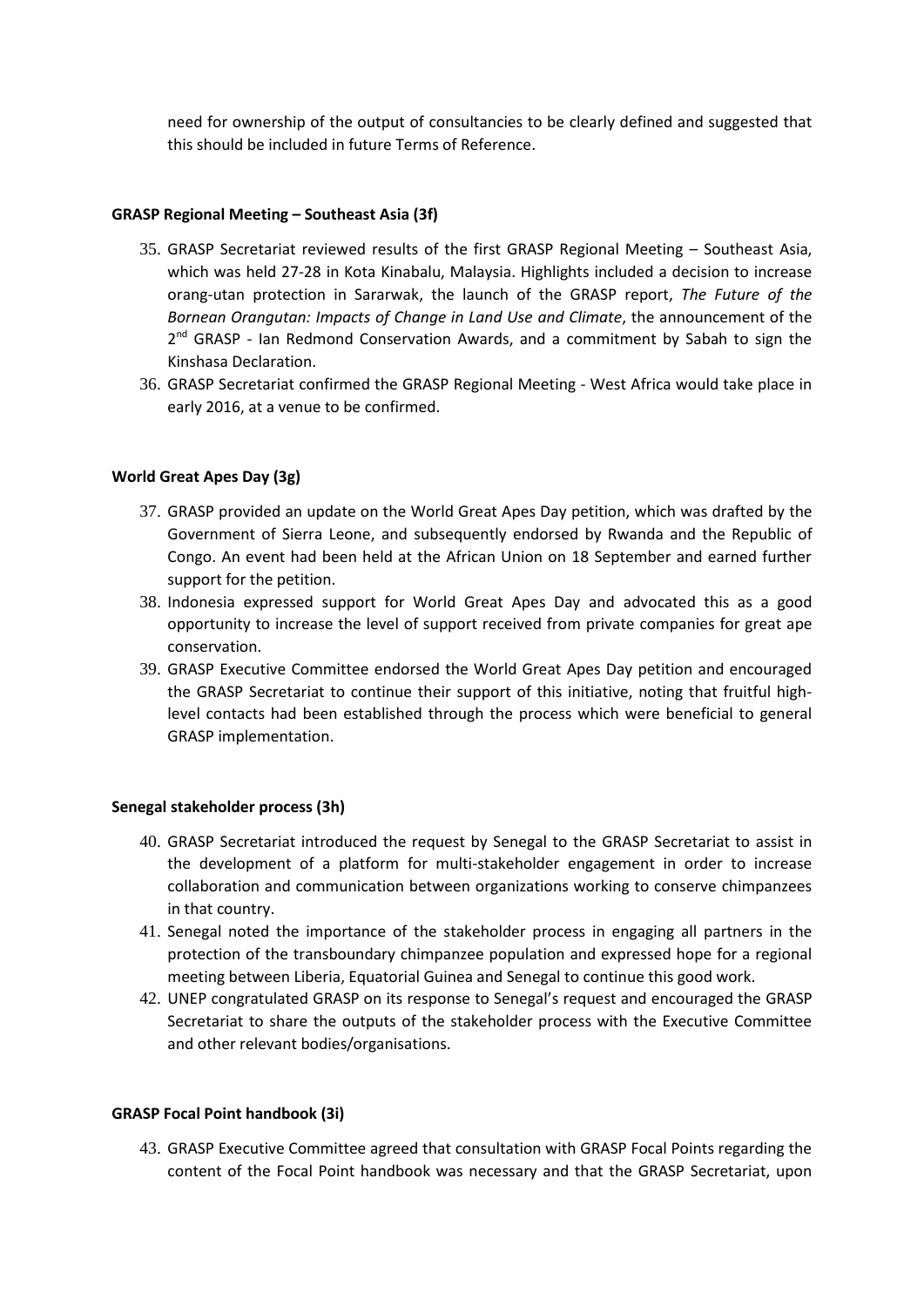finalisation of the draft handbook, would circulate the document to Focal Points, and following this, to the GRASP Executive Committee for review and finalisation.

44. Copies of the *Manual for the National Focal Points for CMS and its Instruments* were distributed, since this document is providing a useful template to develop the GRASP Focal Point handbook.

# **3 rd GRASP Council 2016 (3j)**

- 45. GRASP Secretariat reported that the partnership expressed a strong desire to hold the 3<sup>rd</sup> GRASP Council in Asia, given that past council meetings had taken place in Africa and Europe, and GRASP had already commenced informal discussions with Indonesia as a possible host.
- 46. GRASP estimated the cost to the programme of holding the meeting in Indonesia to be \$160,000 USD. The meeting took note that given successful negotiation of a host government agreement, these costs could decrease.
- 47. Indonesia suggested that if Indonesia agreed to host the meeting, Bali, Bogor and Jakarta were all suitable locations, noting that Bali and Jakarta were most likely to have the capacity and the ability to attract high-level delegates.
- 48. CMS noted that Indonesia may want to receive further details of the agenda and potential outcomes of the meeting to assist with decision-making and budgeting. Indonesia emphasised the need to send an official letter and draft agenda with urgency as the Indonesian financial year ends in December.
- 49. GRASP Executive Committee agreed that host government negotiations with Indonesia were a priority and, following formal agreement by Indonesia, asked CMS and GRASP to jointly negotiate a host agreement. The GRASP Executive Committee suggested that an alternative location be decided upon should a host government agreement with Indonesia not be achieved, and Malaysia (Kota Kinabalu / Kuala Lumpur) and Kenya (Nairobi) were identified as alternatives.
- 50. GRASP Secretariat noted a number of themes suggested by partners as priorities going forward, and presented an informal list of these to the GRASP Executive Committee. Three main themes for the 3<sup>rd</sup> GRASP Council were chosen the GRASP Executive Committee: climate change, sustainable palm oil, and illegal trade.
- 51. CMS provided an overview of the online national reporting process for the Gorilla Agreement and the online reporting platform for CMS, and noted that GRASP would be welcome to apply this tool for reporting leading up the 3<sup>rd</sup> GRASP Council Meeting. The GRASP Executive Committee encouraged the GRASP Scientific Commission to access the current reporting process and explore options for expanding reporting on gorillas under the Gorilla Agreement to the other great apes under GRASP.

## **GRASP Partner Applications**

- 52. GRASP Secretariat explained that neither of the two partner applications received by GRASP (Orangutan Appeal UK and EAGLE Network), were complete and therefore, neither were eligible for a vote by the GRASP Executive Committee at this time.
- 53. GRASP Secretariat emphasized the fact that many organisations were partners to GRASP multiple times under different umbrella networks. WCS raised concern that multiple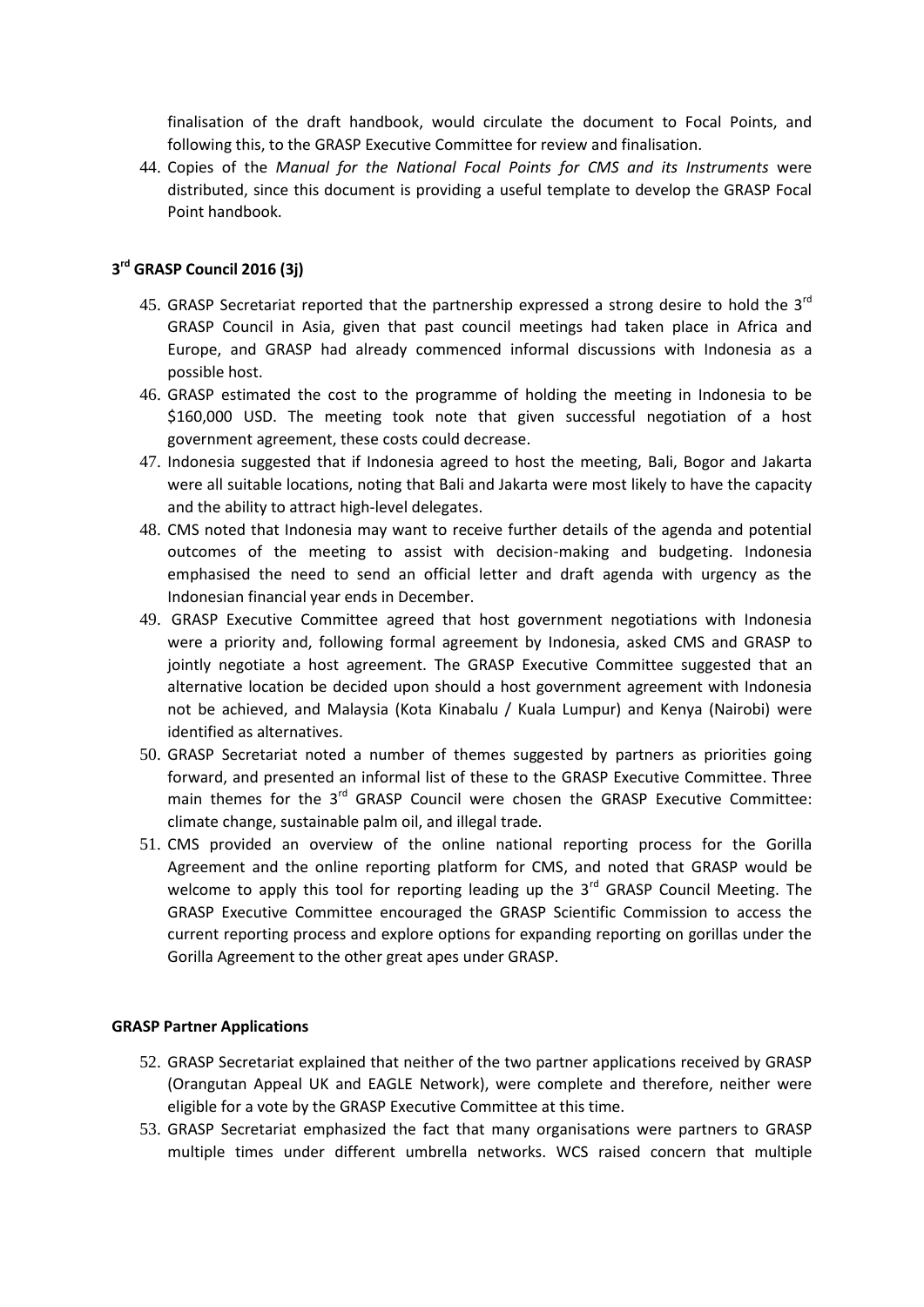representation of GRASP partners under different umbrella groups would potentially not result in a democratic vote.

- 54. Orangutan Foundation expressed further concern that umbrella groups which were a partner to GRASP did not sufficiently represent their members, and therefore could not vote on behalf of all of the organisations within their network.
- 55. GRASP Secretariat recalled that GRASP partner categories were amended at the  $2^{nd}$  GRASP Council in 2012 and suggested a possible need to revisit the guidelines for GRASP partners to include guidance on the admittance of networks. The GRASP Executive Committee requested the GRASP Secretariat to prepare a document on the matter to form an agenda item at the next GRASP Executive Committee meeting, including an updated list of partner duplications.
- 56. GRASP emphasised that this issue required conclusion prior to the 3rd GRASP Council.

## **Next meeting of GRASP Executive Committee**

57. GRASP Secretariat proposed Wednesday 25 November 2015 as a provisional date for the next Executive Committee meeting via teleconference and confirmed that the GRASP Secretariat would send an invitation to GRASP Executive Committee members closer to the time.

# **A.O.B**

# **Apes Seizures Database: UNEP-WCMC Contract**

- 58. WCS suggested that the proposed contract with UNEP-WCMC should include the requirement to consult with the Technical Advisory Group throughout the creation of the database, and noted that database management and data entry as described I the scoping document needed more attention, and that UNEP-WCMC would no doubt be suitable to take care of maintenance.
- 59. UNEP suggested that the Technical Advisory Group should review the Technical Specification (Annex 3) prior to the contract being signed.
- 60. GRASP Executive Committee agreed that GRASP Secretariat would circulate the current contract for comment to the Executive Committee and, following appointment, to the Technical Advisory Group for further review.

## **CMS Letter to Nigeria**

- 61. CMS highlighted the issue of infrastructure encroachment in Cross River gorilla habitat in Nigeria and circulated a letter from CMS to the Nigerian Ambassador to Germany regarding this matter. Executive Committee members were invited to discuss the possibility of sending a joint letter from CMS and GRASP.
- 62. GRASP Secretariat noted that the GRASP Executive Committee had previously decided that the GRASP Secretariat was not empowered to send letters of protest or concern, but that was instead an option open to the Chair of the Executive Committee. But the Chair of the GRASP Executive Committee said he would not be able to personally or professionally issue a letter on behalf of GRASP criticizing another government. GRASP Secretariat suggested